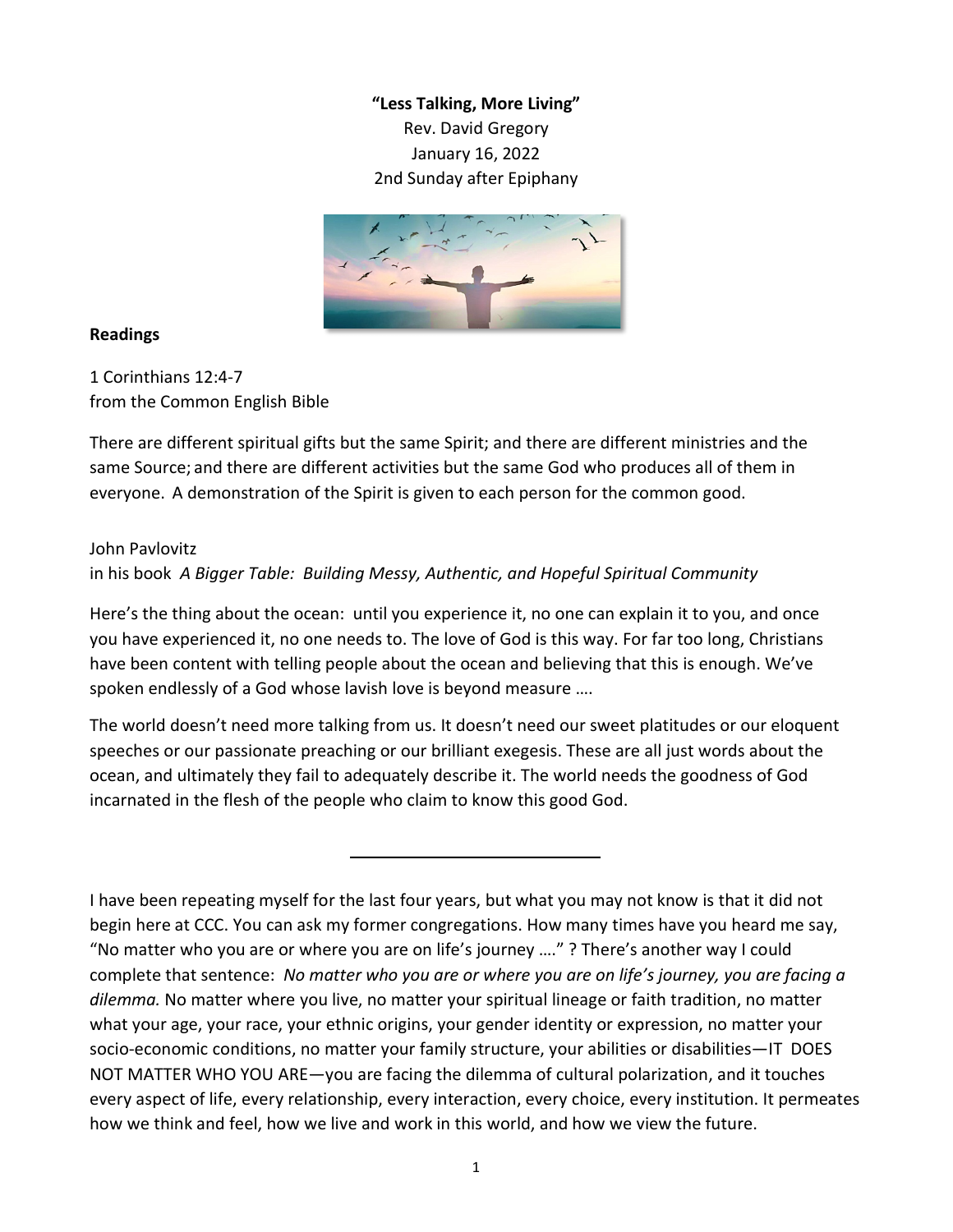We could create a symposium to explain how this situation came to be, but that's not our purpose today (we're all pretty well schooled in that, anyhow). It really boils down to only one simple idea: *diversity*. Is it a good thing or a bad thing? Should diversity be sought and cultivated, or should it be shunned and avoided? This is not just a  $21^{st}$  Century question, by the way. You could ask the ancient Assyrians, the Babylonians, the Medo-Persians, the Greeks, or the Romans, for example, and they would tell you how they felt about domination, not diversity. Adolf Hitler was not interested in diversity, and neither is Vladimir Putin. From my own field of study, I can tell you that through the centuries the church has struggled with this same question—all the way back to the first century when there was an innate tendency to value certain people and gifts over others. The church in Corinth is synonymous with that struggle. The first letter to the Corinthians was sent to address the intense polarities and divisions among the people there.

A thorough reading of this letter will tell you that its recipients were discriminatory in the feeding of the poor, being greedy with what they had. They gave greater status to people who had certain gifts that they valued more than others, and the devaluing of certain gifts led to the devaluing of people. It created serious divisions that became ingrained, and it turned that gathering of Corinthians into something that bore no resemblance to the core message of Jesus, which was to love your neighbor as yourself. According to the letter, the path to healing the divide was the acknowledgement that every person has a gift to bring to the table for the common good. An apostle is not more important than a deacon (who at that time served tables). The idea is analogous to the human body, which if it were all just an eye, or a hand or a foot, would be meaningless, useless, and pretty grotesque. There are people who are gifted at speaking and teaching; there are those who are prompted to do acts of service; some people find it easy to pray a LOT. Some people sing and create beautiful works of art and music. The greatest gift of all, however, is love. And love isn't about which gift you have; it's about the action that grows from it.

John Pavlovitz is a prolific, eloquent, and outspoken preacher, teacher, and author who has invited us on his transformative journey over the years. His origins are in the very polarized world of evangelicalism, a system in which he participated as a youth pastor at the beginning. Maybe it was something within himself, maybe it was the honesty of the young people he worked with; maybe it was both. But he began speaking and writing about diversity and the love of God in a way that got him fired. And when he got fired, he got fired up, and it propelled him into a world of progressive Christianity, where he began exercising his spiritual gift of calling out the BS wherever and whenever he saw it. He's not worried about who he offends. He colors outside all the lines of religion and politics, since according to him, the fundamentalists have never worried about that anyhow. Pavlovitz has a blog called "Stuff That Needs to Be Said." He has a YouTube channel, puts out devotional books, Advent and Lent resources, and he has published a number of books, the latest of which is entitled *If God Is Love, Don't Be a Jerk*. In the last year, he has undergone surgery and treatment for brain tumors, and if anything, the experience made him produce more, say more, and say it faster. Sometimes I feel envious of him. There are times when I hear him speak and wish I had the courage to say what he says. But the truth is, I have different gifts to bring to this table, so I bring what I bring and welcome what he brings.